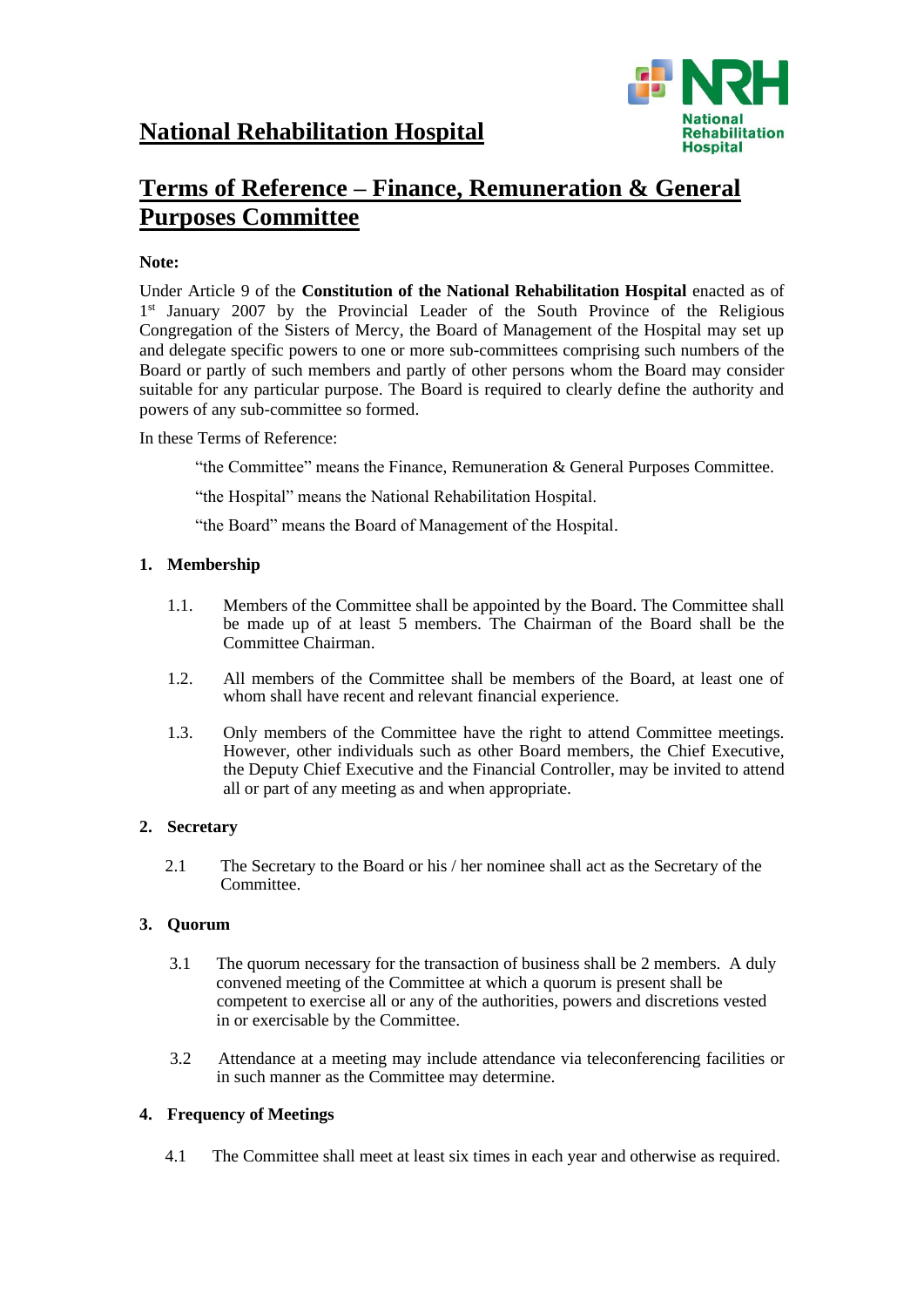#### **5. Notice of Meetings**

- 5.1. Meetings of the Committee shall be convened by the Secretary of the Committee at the request of the Chairman of the Committee.
- 5.2. Unless otherwise agreed, notice of each meeting confirming the venue, time and date together with an agenda of items to be discussed, shall be forwarded to each member of the Committee, any other person required to attend, no later than three working days before the date of the meeting. Supporting papers shall be sent to Committee members and to other attendees as appropriate at the same time.

#### **6. Minutes of Meetings**

- 6.1. The Secretary shall minute the proceedings and resolutions of all meetings of the Committee, including recording the names of those present and in attendance.
- 6.2. The Secretary shall note, at the beginning of each meeting, the existence of any conflicts of interest and minute them accordingly.
- 6.3. Minutes of Committee meetings shall be circulated promptly to all members of the Committee.
- 6.4. Agreed and signed minutes of each meeting shall be available for inspection, by all members of the Board, in the Chief Executive's office.

## **7. Annual General Meeting**

 7.1 The Chairman of the Committee, or his / her nominee, shall attend the Annual General Meeting prepared to respond to any questions on the Committee's activities.

#### **8. Duties**

The Committee shall carry out the duties below for the Hospital:

# **8.1 Main Duties**

- 8.1.1. The main duty of the Committee shall be to review matters of a strategic financial nature and major corporate issues, for example
	- (a) The annual service / provider plan;
	- (b) The financial accounts;

 (c) Long-term financial strategy including remedial action in relation to budget difficulties;

 (d) Major adverse events including high profile events and ad hoc investigations.

- 8.1.2. Specifically, the Committee shall keep under continual review:
	- (a) The annual budget following the allocation from the HSE:
	- (b) The monthly management accounts, comparing expenditure against budget, and projected year end outturn;
	- (c) Major Capital Development Projects, for example, the new hospital;